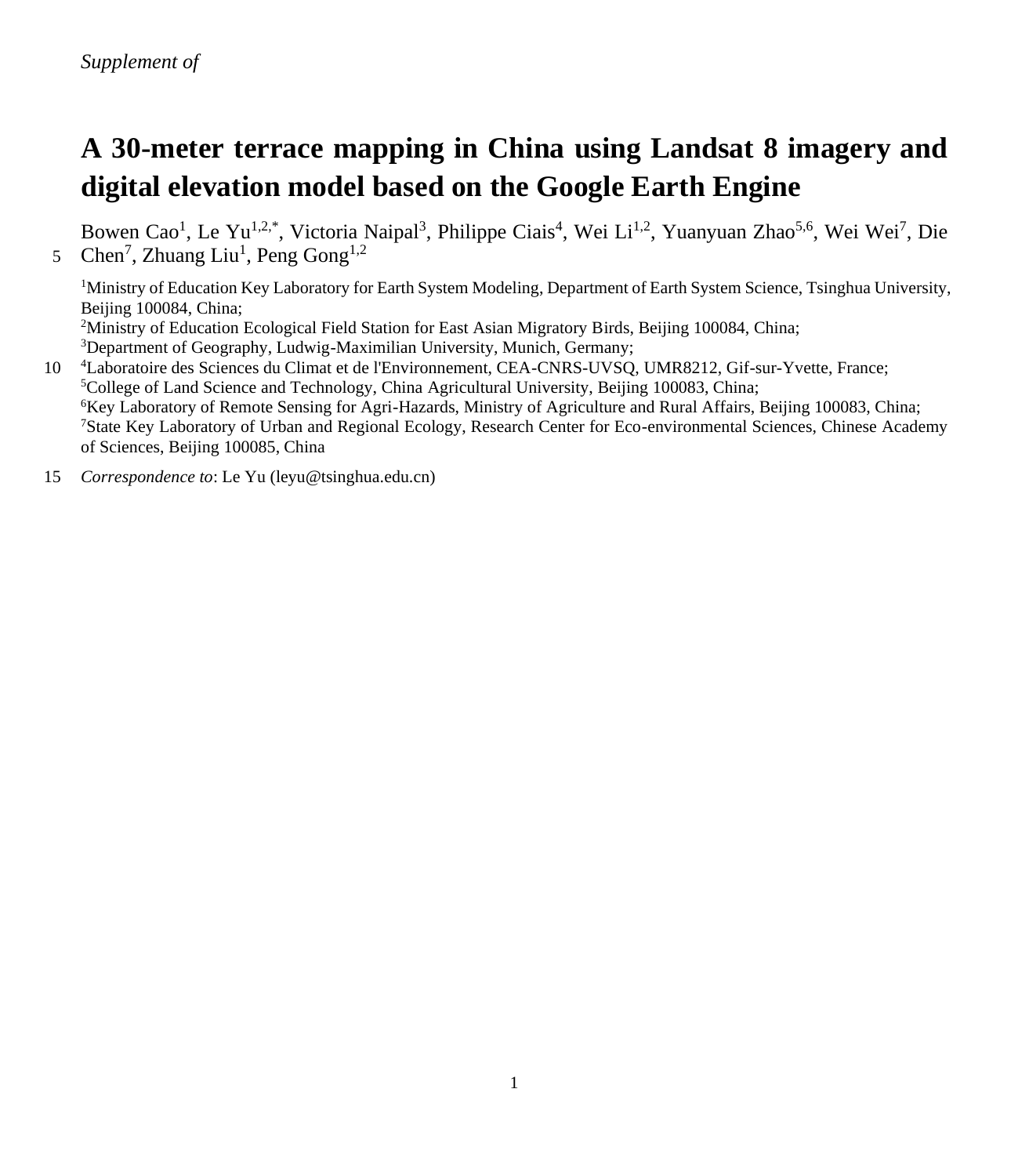| Table S1: Explanation of variables in Fig. 10 of Section 3.5. |  |  |  |
|---------------------------------------------------------------|--|--|--|
|---------------------------------------------------------------|--|--|--|

| Variable   | Explanation                                                        |
|------------|--------------------------------------------------------------------|
| Blue_25th  | The 25th percentile of surface reflectance of Blue band.           |
| Blue_50th  | The 50th percentile of surface reflectance of Blue band.           |
| Blue_75th  | The 75th percentile of surface reflectance of Blue band.           |
| Green_25th | The 25th percentile of surface reflectance of Green band.          |
| Green_50th | The 50th percentile of surface reflectance of Green band.          |
| Green_75th | The 75th percentile of surface reflectance of Green band.          |
| Red_25th   | The 25th percentile of surface reflectance of Red band.            |
| Red_50th   | The 50th percentile of surface reflectance of Red band.            |
| Red_75th   | The 75th percentile of surface reflectance of Red band.            |
| $NIR_25th$ | The 25th percentile of surface reflectance of NIR band.            |
| NIR_50th   | The 50th percentile of surface reflectance of NIR band.            |
| NIR_75th   | The 75th percentile of surface reflectance of NIR band.            |
| SWIR1_25th | The 25th percentile of surface reflectance of SWIR1 band.          |
| SWIR1_50th | The 50th percentile of surface reflectance of SWIR1 band.          |
| SWIR1 75th | The 75th percentile of surface reflectance of SWIR1 band.          |
| SWIR2_25th | The 25th percentile of surface reflectance of SWIR2 band.          |
| SWIR2 50th | The 50th percentile of surface reflectance of SWIR2 band.          |
| SWIR2_75th | The 75th percentile of surface reflectance of SWIR2 band.          |
| TIRS2_25th | The 25th percentile of surface reflectance of TIRS2 band.          |
| TIRS2_50th | The 50th percentile of surface reflectance of TIRS2 band.          |
| TIRS2_75th | The 75th percentile of surface reflectance of TIRS2 band.          |
| $NDVI_p25$ | The 25th percentile of Normalized Difference Vegetation Index.     |
| NDVI_p50   | The 50th percentile of Normalized Difference Vegetation Index.     |
| NDVI_p75   | The 75th percentile of Normalized Difference Vegetation Index.     |
| MNDWI_p25  | The 25th percentile of Modified Normalized Difference Water Index. |
| MNDWI_p50  | The 50th percentile of Modified Normalized Difference Water Index. |
| MNDWI_p75  | The 75th percentile of Modified Normalized Difference Water Index. |
| $NDBI_p25$ | The 25th percentile of Normalized Difference Building Index.       |
| NDBI_p50   | The 50th percentile of Normalized Difference Building Index.       |
| NDBI_p75   | The 75th percentile of Normalized Difference Building Index.       |
| $BSI_p25$  | The 25th percentile of Bold Soil Index.                            |
| $BSI_p50$  | The 50th percentile of Bold Soil Index.                            |
| $BSL_p75$  | The 75th percentile of Bold Soil Index.                            |
| Elevation  | Elevation.                                                         |
| Slope      | Slope.                                                             |
| SOS        | Slope of slope.                                                    |
| R          | Roughness.                                                         |
| P          | Slope shape.                                                       |
| RF         | Relief.                                                            |